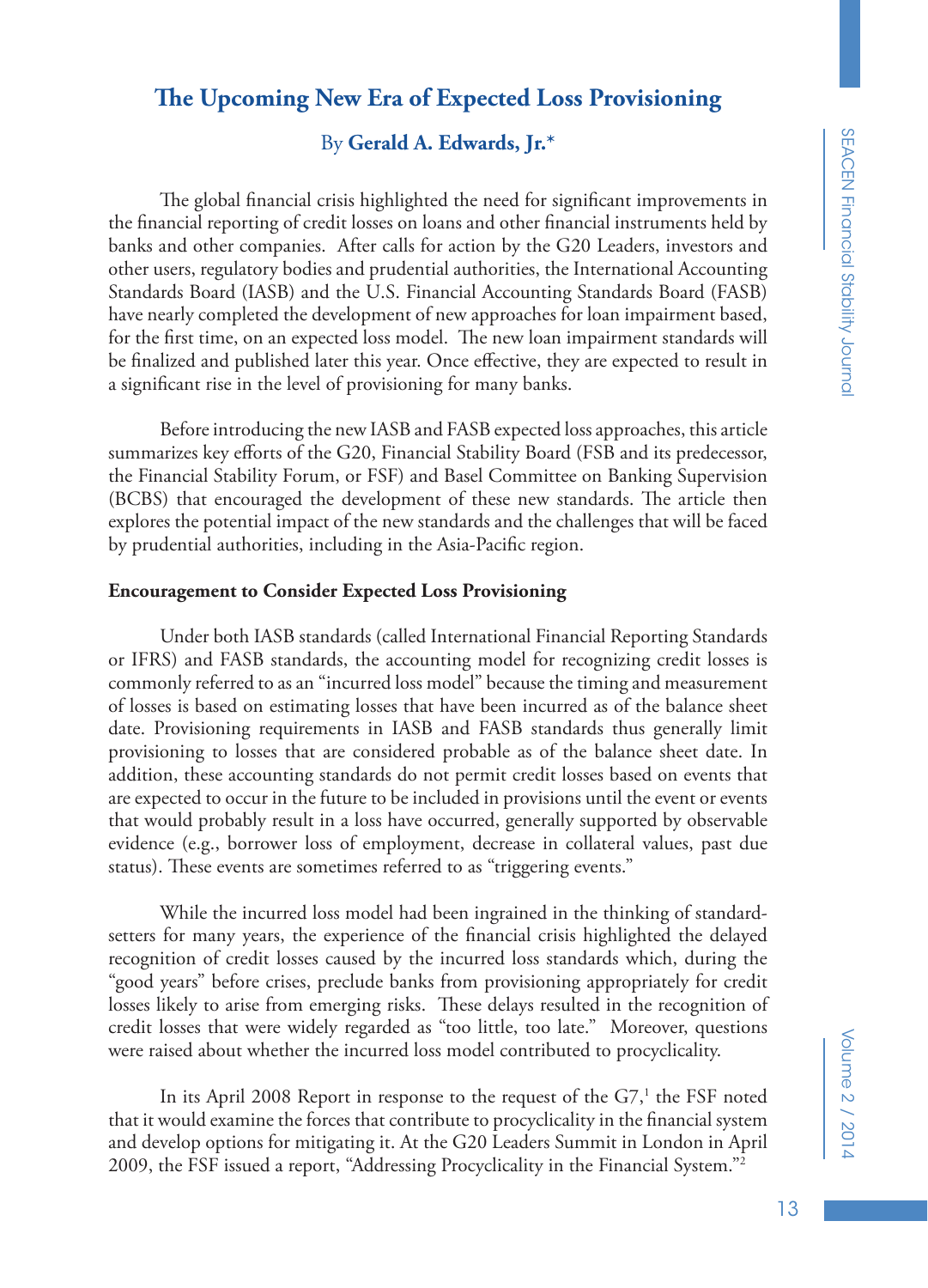The term "procyclicality" refers to the dynamic interactions between the financial and the real sectors of the economy. These mutually reinforcing interactions tend to amplify business cycle fluctuations and cause or exacerbate financial instability. The global financial crisis was a graphic example of the disruptive effects of procyclicality. Institutions that experienced extensive losses faced growing difficulties in replenishing capital. This, in turn, induced them to cut credit extension and dispose of assets. Their retrenchment precipitated a weakening of economic activity, thereby raising the risk of a further deterioration in their financial strength. Addressing procyclicality in the financial system is an essential component of strengthening the macroprudential orientation of regulatory and supervisory frameworks.

The FSF report examined the forces that contribute to procyclicality in the financial system, and explored possible mitigating actions in three main areas: (i) the Basel II capital accord; (ii) loan loss provisioning; and (iii) valuation and leverage. The recommendations in the report were the result of collaborative work involving national authorities, the BCBS, Bank for International Settlements, Committee on the Global Financial System, International Monetary Fund, International Organization of Securities Commissions (IOSCO), the IASB and the U.S. FASB.

New thinking was needed, based on lessons from the financial crisis, to reform the accounting model for loan losses in a manner that would support the overall goal of improving transparency. To carry forward its analysis on the need for provisioning improvements, the FSF formed a new Working Group on Provisioning, co-chaired by Kathleen Casey, Commissioner, U.S. Securities and Exchange Commission, and Chairman of IOSCO's Technical Committee, and by John Dugan, U.S. Comptroller of the Currency and Joint Forum Chairman. This working group brought together securities regulators, banking supervisors, accounting standard-setters and audit regulators to evaluate this key area. Both U.S. and international perspectives were carefully explored. The IASB and FASB were fully involved, as were BCBS representatives and the chairmen of the International Forum of Independent Audit Regulators and the U.S. audit regulator, the Public Company Accounting Oversight Board. The working group also engaged in outreach involving investors, external auditors and financial institutions. This effort helped to ensure that the group's findings would address the needs of investors while also addressing certain key prudential objectives.

In April 2009, based on the working group's recommendations, the FSF's procyclicality report to the G20 noted that: "Earlier recognition of loan losses could have dampened cyclical moves in the current crisis. . . Earlier identification of credit losses is consistent both with financial statement users' needs for transparency regarding changes in credit trends and with prudential objectives of safety and soundness." The FSF report recommended: "The FASB and IASB should reconsider the incurred loss model by analyzing alternative approaches for recognizing and measuring loan losses that incorporate a broader range of available credit information."

At the London summit meeting in April 2009, the FSF was re-established as the FSB with a broadened mandate to promote financial stability. The G20 Leaders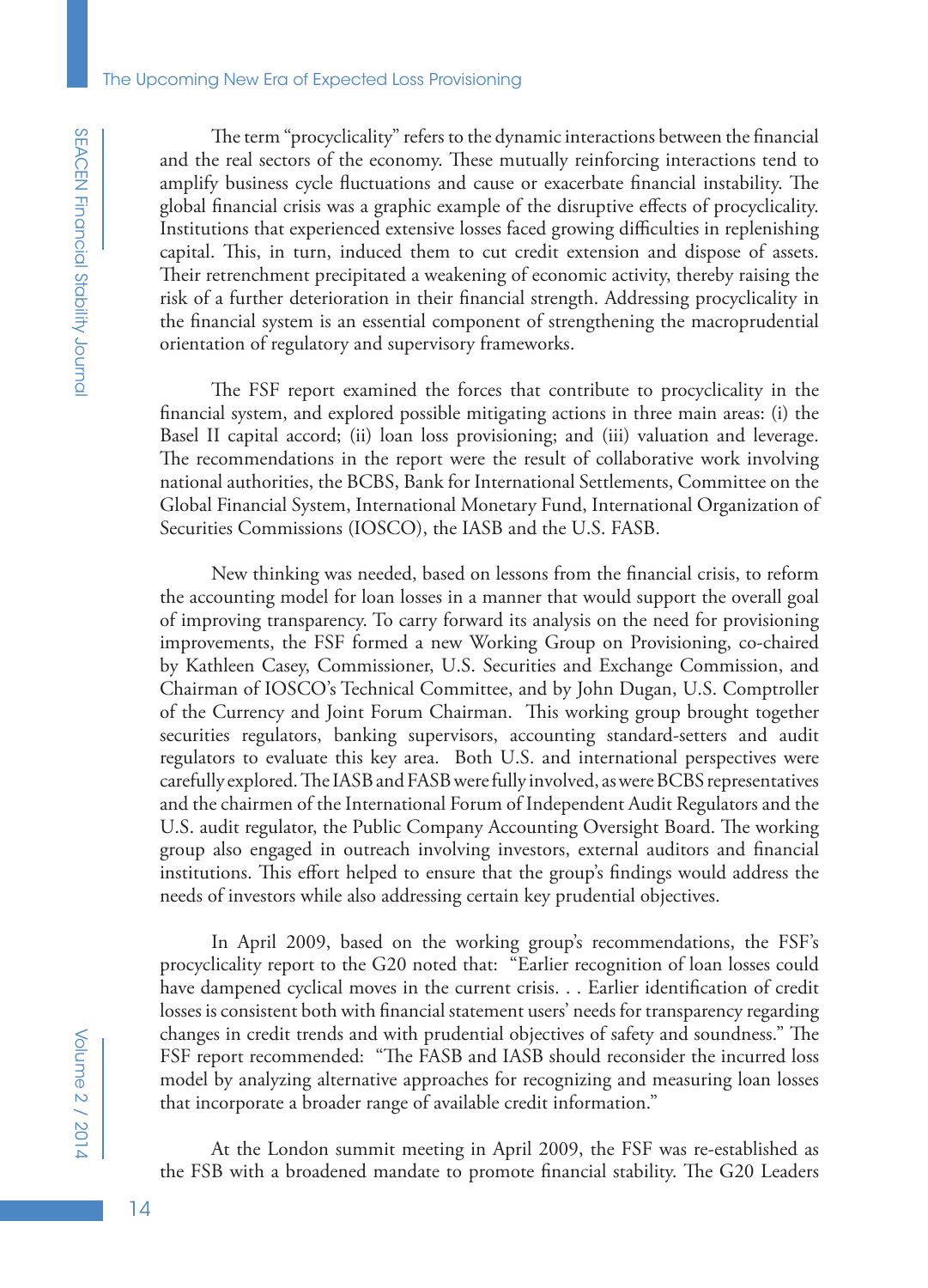welcomed the accounting recommendations in the FSF's procyclicality report and requested action by accounting standard-setters.<sup>3</sup> The G20 Leaders also called on "the accounting standard setters to work urgently with supervisors and regulators to improve standards on valuation and provisioning and achieve a single set of high-quality global accounting standards."4 Specifically, the G20 Leaders encouraged accelerated efforts by the IASB and FASB to finalize improved, converged accounting standards and efforts to enhance the governance of the IASB.

The G20 Leaders requested that the FSB monitor implementation efforts, including those addressing accounting issues. Starting with its progress reports to the G20 Leaders in September 2009, the FSB has included recommendations on accounting matters in its communications with the G20, including an assessment of IASB-FASB convergence progress. In its progress report to the G20 Leaders in September 2009, the FSB noted that, "We are particularly supportive of continued work on impairment standards based on an expected loss model."5 The IASB Chairman, who is a member of the FSB, has periodically updated the FSB on IASB efforts to address accounting recommendations of the G20 and the FSB. The FASB Chairman also provided updates to the FSB on FASB's convergence program. These included updates that were discussed at FSB meetings on IASB and FASB efforts to enhance and converge their standards on loan loss provisioning and the valuation of financial instruments. Moreover, as part of a joint approach to address the reporting issues arising from the global financial crisis, the IASB and FASB formed the Financial Crisis Advisory Group (FCAG) in October 2008 and asked FCAG to consider how improvements in financial reporting could help enhance investors' confidence in financial markets. FCAG's members were senior leaders with broad international experience in the financial markets and were joined by participating official observers representing the FSB, BCBS and key global banking, insurance and securities regulators. In July 2009, the FCAG report identified delayed recognition of losses associated with loans (and other financial instruments) and the complexity of multiple impairment approaches for different types of financial assets as primary weaknesses in accounting standards and their application. The FCAG report included a recommendation that the IASB and FASB explore alternatives to the incurred loss model that would use more forward-looking information.

In addition, in 2009 the BCBS formed the High Level Working Group on the G20 Accounting Recommendations (HLWG) to assist the BCBS in developing approaches to provisioning, fair value accounting and other accounting recommendations of the G20 and to work with the IASB in this respect.<sup>6</sup> The HLWG also worked closely with the BCBS Accounting Task Force with regard to these matters. In August 2009, based on the work of the HLWG the BCBS issued for consideration by accounting standard setters principles for the revision of accounting standards for financial instruments, agreed by all G20 banking supervisors. These BCBS principles encouraged improved standards for provisioning based on expected losses, as well as enhanced guidance for fair value measurement and related disclosures.7 The BCBS, through its HLWG and Accounting Task Force also met periodically with IASB officials and provided comment letters to the IASB on its proposed standards in order to encourage progress in improving IASB standards in these key areas.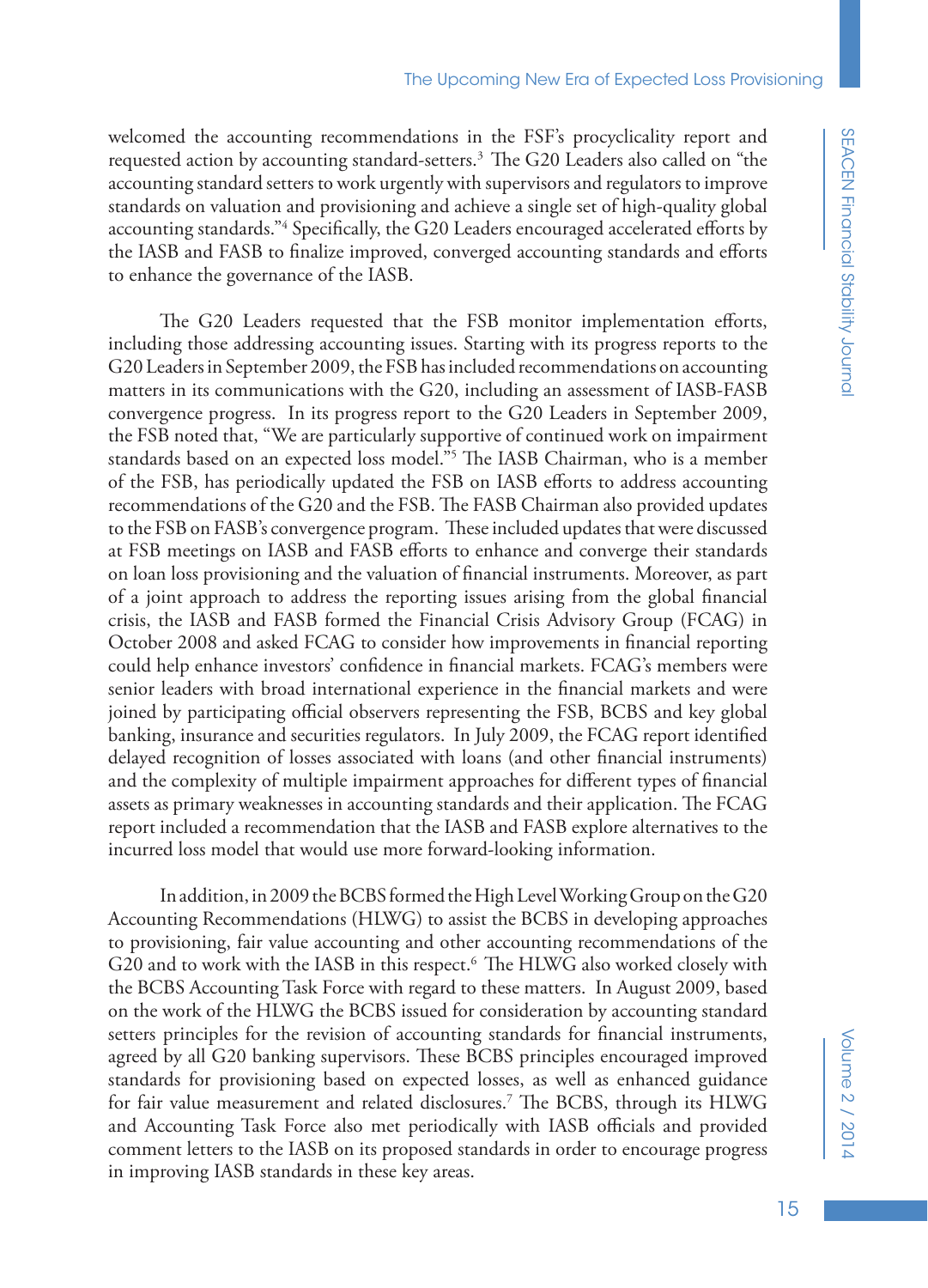This encouragement from the G20 Leaders, FSB, BCBS, FCAG and key regulatory bodies, together with investor support for a move to an expected loss model, was followed by valuable work by the accounting standard setters. The IASB proposed an expected loss impairment or provisioning model in November 2009. The FASB, after first proposing in May 2010 a modified version of the incurred loss model, worked jointly with the IASB starting in early 2011 on clarifying an expected loss impairment approach. The IASB and FASB subsequently published a joint proposal in 2011 and through July 2012 they continued to develop a common impairment approach based on expected losses. However, in August 2012, FASB decided to amend the common impairment approach to simplify the expected loss measurement objective and address concerns that had been expressed by U.S. investors, preparers, auditors and regulators, and it published this revised expected loss model as an exposure draft in December 2012 for public comment. The IASB published its proposed expected loss model in an exposure draft in March 2013. These proposals are summarized below.

### **The IASB Expected Loss Impairment Approach8**

The IASB expected loss impairment approach would be part of IFRS 9, *Financial Instruments.* In summary, all banks and other companies that hold financial assets or commitments to extend credit that are not accounted for at fair value through profit or loss (e.g., trading portfolios) would be affected by this proposal. This includes loans and other financial assets measured at amortized cost or that are reported at fair value through other comprehensive income (similar to today's available-for-sale assets), trade receivables and lease receivables, loan commitments and financial guarantee contracts.

Under the proposal it would no longer be necessary for a credit event to have occurred before credit losses are recognized. Instead, expected credit losses and changes in expectations regarding credit losses would be recognized and would be updated at each reporting date to reflect changes in credit quality.

Under the IASB proposal banks and other companies would report expected credit losses in three stages as deterioration in credit quality takes place after initial recognition of the loan. For stage 1, they would report 12-month expected credit losses and for stages 2 and 3, full lifetime expected credit losses would be reported.<sup>9</sup>

**Stage 1.** As soon as a financial instrument is originated or purchased, 12-month expected credit losses would be reported in profit and loss and an allowance for expected credit losses (loss allowance) or provision would be established. This would serve as a proxy for the initial expectations of credit losses that are priced into the financial instrument. For loans or other financial assets, interest revenue would be calculated on the gross carrying amount of the financial asset (i.e., without adjustment for the loss allowance).

A bank or other company would calculate "12-month expected credit losses" by multiplying the probability of a default occurring in the next 12 months by the total (lifetime) expected credit losses that would result from that default.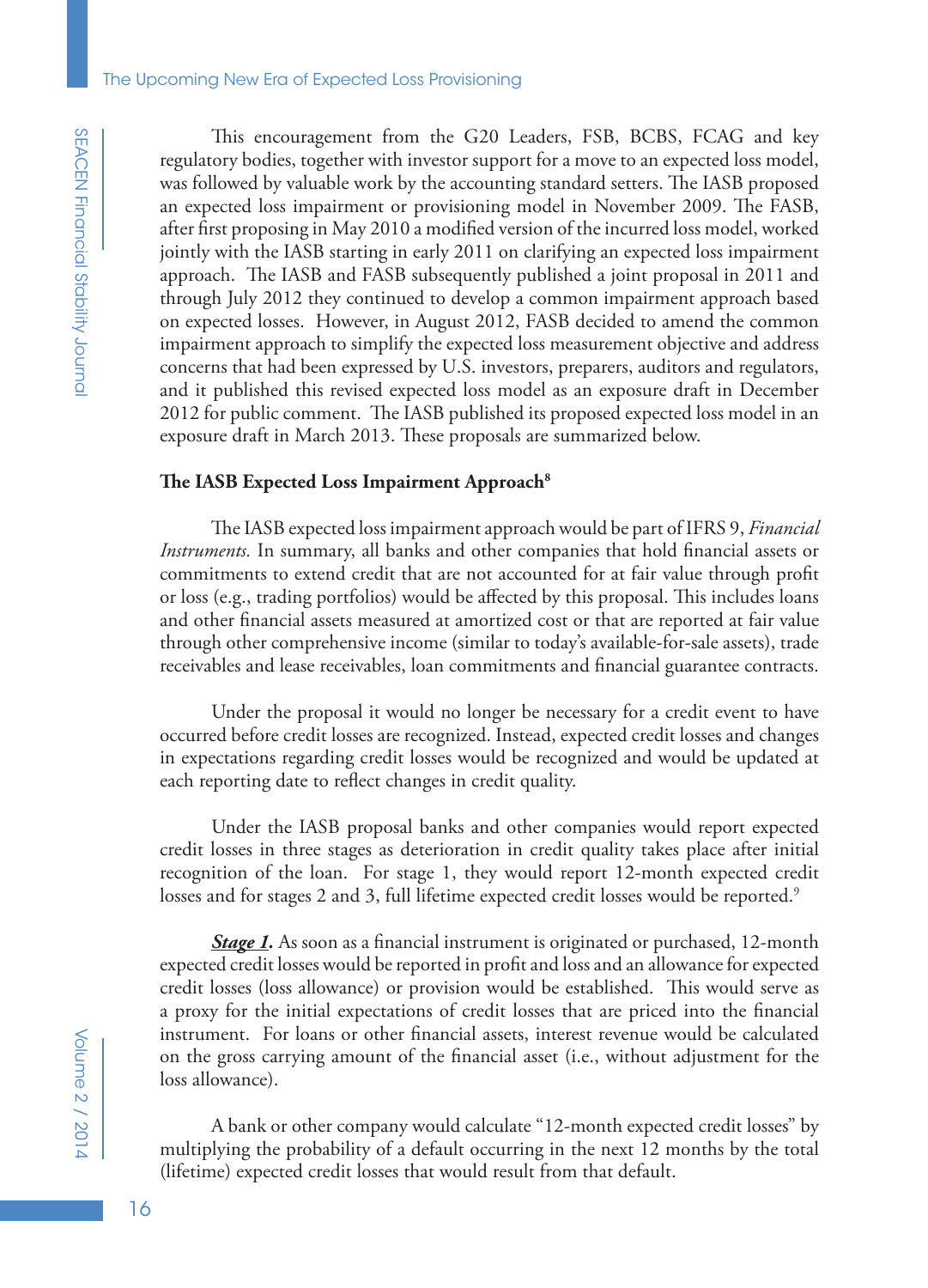**Stage 2.** When the credit risk increases (or credit quality deteriorates) significantly and the resulting credit quality is below "investment grade," full lifetime expected credit losses would be reported (if the credit quality deteriorates significantly from that at origination or purchase).<sup>10</sup> The calculation of interest revenue on financial assets remains unchanged from the approach set forth for Stage 1.

*Stage 3.* This stage occurs when the credit quality of a financial asset deteriorates to the point that credit losses are incurred or the asset is credit-impaired. Interest revenue is then calculated based on the net amortized cost carrying amount (i.e., the gross carrying amount adjusted for the loss allowance). Lifetime expected credit losses would continue to be reported for loans in this stage of credit deterioration.

Under the IASB proposal, lifetime expected credit losses – reported for stages 2 and 3 -- are an expected present value measure of credit losses that arise if a borrower defaults on its obligation throughout the life of a financial instrument. They are the weighted average credit losses with the respective probabilities of default as the weights. Because the measure of credit losses is a present value, a credit loss may result from a delay in the payment of contractually required amounts, even if full repayment of those amounts is expected. Banks and other companies should base their measurement of expected credit losses on relevant information about past events, including historical credit loss events for similar financial instruments, current conditions and reasonable and supportable forecasts.

Thus, the IASB approach recognizes a portion of the lifetime expected credit losses, and then the full lifetime expected credit losses only after significant deterioration in credit quality is expected. The IASB believes that this approach ensures more timely recognition of expected credit losses than the existing incurred loss model; distinguishes between financial instruments that have significantly deteriorated in credit quality and those that have not; and better approximates economic expected credit losses.

The IASB exposure draft proposes extensive disclosures about expected losses and changes in the credit risk of the loan portfolio and other financial instruments subject to its impairment approach.

The IASB has tentatively completed its consideration of comments received on the exposure draft and will proceed with the proposed expected credit loss impairment model that is based on 12-month and lifetime expected credit losses, with certain refinements in response to comments. The IASB plans to provide further clarification, application guidance and illustrative examples, to help banks and other companies with implementation. The completed version of IFRS 9 *Financial Instruments*, including classification and measurement, expected loss impairment, and hedge accounting requirements, is expected to be issued by the IASB in the second quarter of 2014 and would be effective for annual periods beginning on or after 1 January 2018.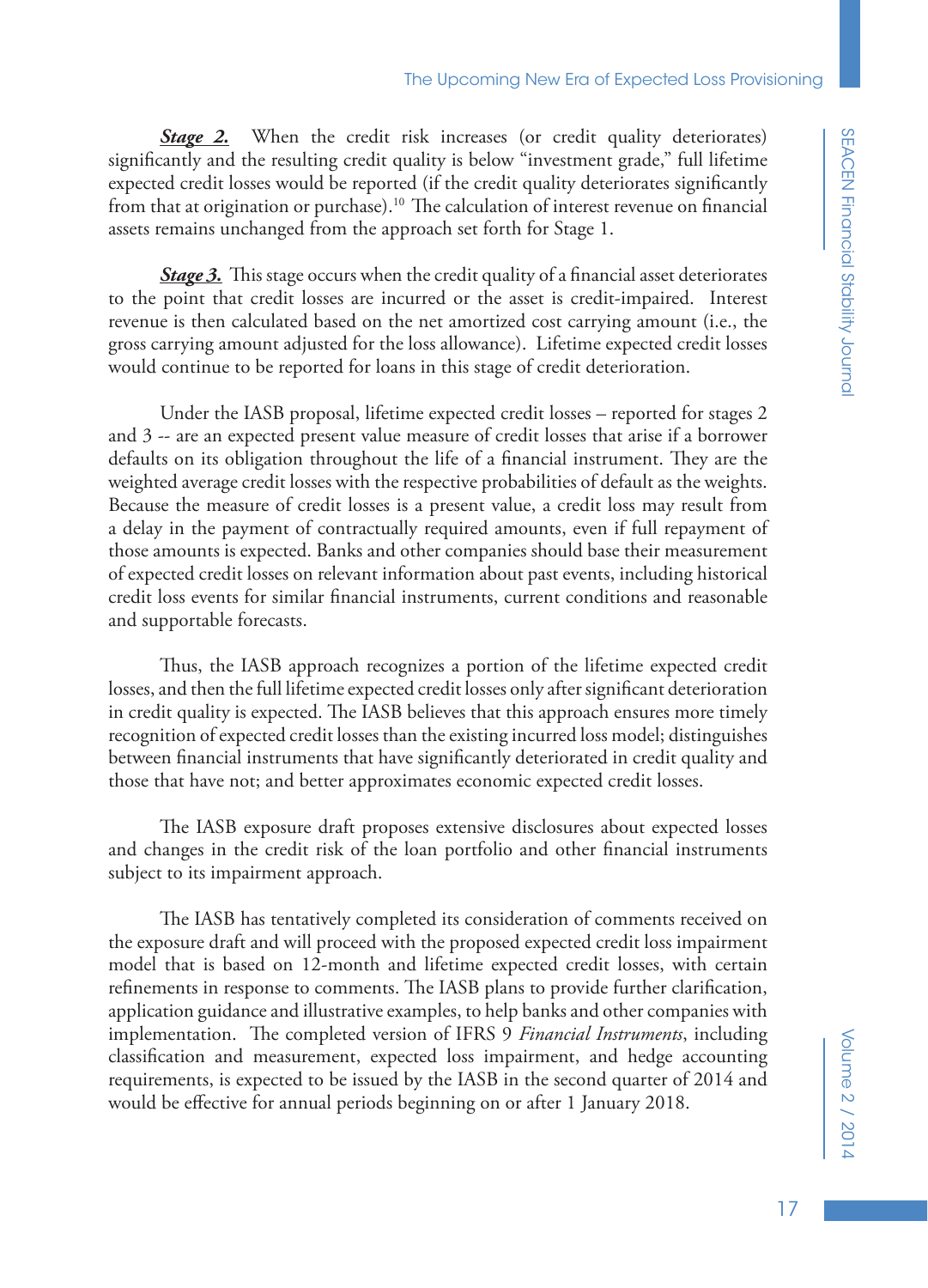### The FASB Expected Loss Impairment Approach<sup>11</sup>

As previously mentioned, the IASB's "three-stage" or "three-bucket" impairment model utilizes two different measurement objectives – 12-month expected losses and lifetime expected losses -- to determine the credit impairment for the financial asset, depending on the extent of credit deterioration (or recovery) since it was originated or acquired. During FASB's outreach with users, preparers, auditors, and regulators, it heard significant concerns that the three-stage/bucket impairment model would not be understandable, operable, or auditable. For example, many were confused about how to determine when financial assets should be "transferred out" of Stage 1/bucket 1 (12-month expected losses) and be reported as experiencing credit quality deterioration under Stage 2/bucket 2 or Stage 3/bucket 3 (both reporting lifetime expected losses). In addition, many stakeholders viewed the proposed "transfer criteria" as reintroducing an incurred loss recognition "trigger", which was one of the primary problems identified with the existing impairment model. Finally, some stakeholders expressed concern that the allowance for expected credit losses may not reflect the appropriate amount of risk in the organization's asset portfolio, taken as a whole, considering that historically most loans would be categorized as in Stage 1/bucket 1.

As a result, the FASB exposure draft does not use the IASB's three-stage model but instead sets forth a "current expected credit loss" (CECL) model. This model would replace the multiple impairment models that currently exist for loans and other debt instruments in U.S. generally accepted accounting principles (GAAP). The CECL model uses a single "expected credit loss" measurement objective for the allowance for credit loss. Under this model, the allowance for expected credit losses would reflect management's current estimate of the contractual cash flows that the company does not expect to collect, based on its assessment of credit risk as of the reporting date.

This model removes the "transfer criteria" trigger in the IASB's three-stage model that U.S. stakeholders indicated was inoperable and might inhibit the timely recognition of credit losses. Furthermore, this model considers more forward-looking information than is permitted under current U.S. GAAP. When credit losses are measured under current U.S. GAAP, a bank or other organization generally only considers past events and current conditions in measuring the incurred loss, but the CECL model also would require consideration of reasonable and supportable forecasts that affect the expected collectibility of the financial assets' remaining contractual cash flows. That estimate would be neither a "worst case" nor a "best case" scenario, but rather would reflect management's current estimate of the contractual cash flows that the organization does not expect to collect.

Thus, the balance sheet would reflect the current estimate of expected credit losses over the remaining life of a loan portfolio at the reporting date and the income statement would reflect the effects of credit deterioration (or improvement) that has taken place during the period.12 The proposal also includes disclosures about expected credit losses and changes in credit risk.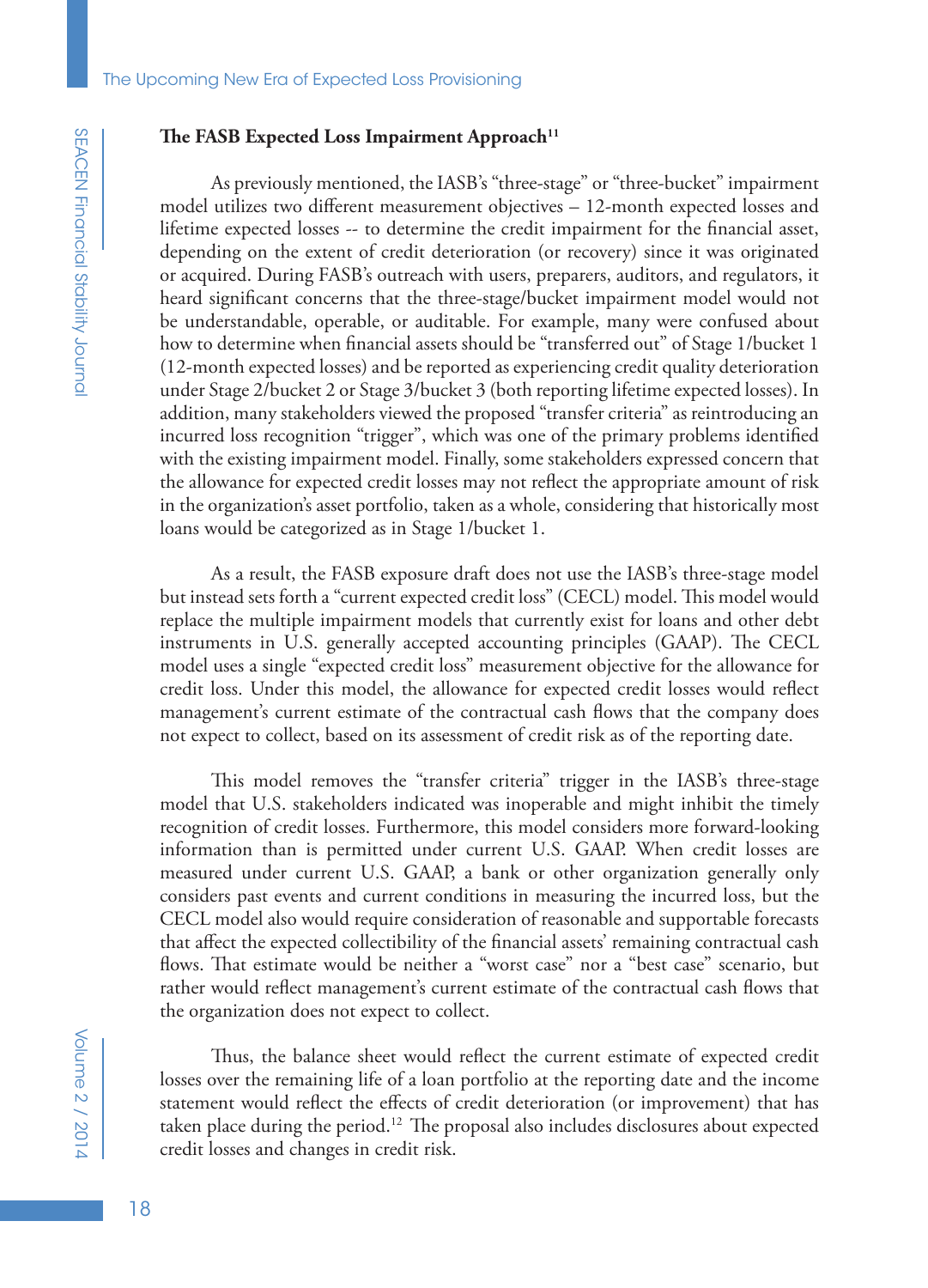The FASB is continuing its discussions about possible refinements to the CECL model based on consideration of comments on the exposure draft and it expects to issue the final standard in the second half of 2014. The effective date of the standard has not yet been determined.

#### **Potential Impact of the New Standards**

It is difficult to estimate precisely the potential impact of the IASB and FASB expected loss provisioning approaches on bank loan loss allowances before the final standards are issued and effective. However, Hans Hoogervorst, IASB Chairman, when discussing the IASB impairment model in a speech in December 2013, stated that, "Our field work shows that it will lead to a significant rise in the level of provisioning."13 Moreover, Thomas Curry, U.S. Comptroller of the Currency, in a speech at a major banking conference in September 2013, said, "There is no question that implementation of the FASB proposal will require most banks to boost their allowance. But the OCC's impact analysis showed that the increases would be far more modest [than some industry estimates of 200 – 300 percent] – perhaps in the neighborhood of 30 to 50 percent system-wide if applied today. For some banks it will be more; for others, less depending on the loan portfolio and environment at the time of implementation."14



**Figure 1**

Source: IASB Snapshot: **"**Financial Instruments: Expected Credit Losses," (Exposure Draft), March 2013.

# Volume 2 / 2014 Volume 2 / 2014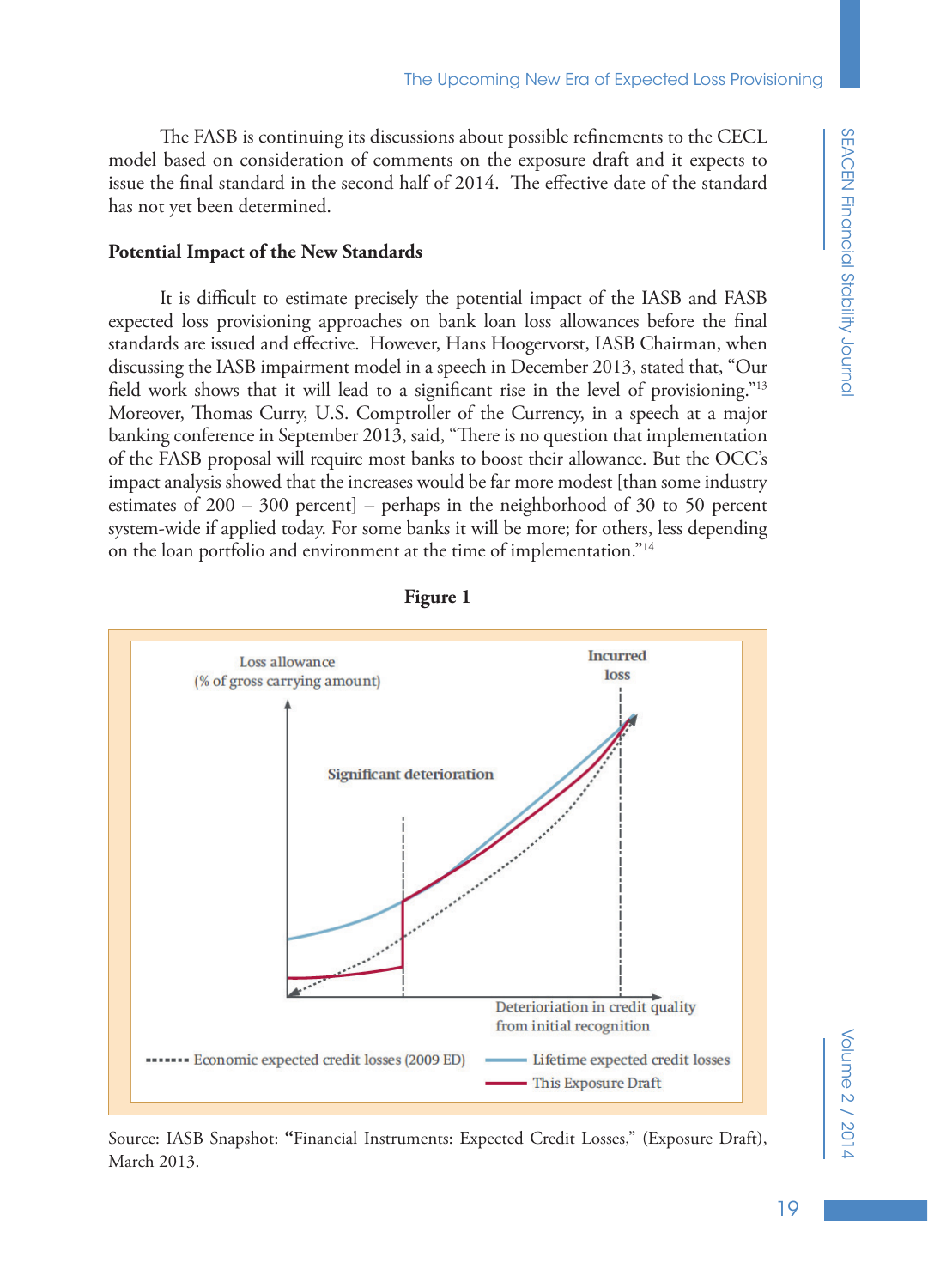#### The Upcoming New Era of Expected Loss Provisioning

As previously mentioned, when expressing its support for an impairment approach based on expected credit losses, the FSB recommendations to the IASB and FASB in 2009 called for loan impairment approaches to (a) incorporate a broader range of available credit information and (b) result in an earlier recognition of loan losses than under the incurred loss model. The FSB procyclicality report found that these provisioning qualities should improve transparency to investors while also mitigating procyclicality. The IASB-FASB FCAG had also called for impairment approaches to use more forward-looking information. Figure 1, from the IASB, illustrates that expected loss impairment approaches should result in earlier recognition of credit losses than under the incurred loss impairment model. In Figure 1, the red line approximates the recognition of credit losses under the IASB's expected loss approach (12-month expected losses for loans in Stage 1, followed by lifetime expected losses for loans experiencing significant credit quality deterioration in Stages 2 and 3). The blue line in Figure 1 approximates the way that the FASB expected loss approach (essentially, "lifetime expected losses") would recognize credit losses. Assuming robust forward-looking estimates, both impairment approaches would recognize credit losses well before they would be reported under the incurred loss model (the right-most black vertical "dashed" line in Figure 1). Thus, the IASB and FASB new impairment approaches could be among those practices that help mitigate procyclicality.

Officials from the FASB, IASB, the banking industry, and prudential authorities have noted that the FASB approach will likely result in more "upfront" recognition of expected credit losses than the IASB approach. This can be seen in Figure 1, as the blue line (the FASB approach, essentially, "lifetime credit losses") initially exceeds the red line (the IASB 12-month expected credit losses under Stage 1) until serious credit quality deterioration occurs (at which point, in Stages 2 and 3, the IASB approach also requires use of lifetime expected credit losses). However, given the robust nature of U.S. banks' current loan loss provisioning practices, some U.S. stakeholders have expressed concern that the new IASB three-stage impairment approach could lead to a significant reduction in loan loss allowances at U.S. financial institutions if it were adopted in the U.S.15

Due to the forward-looking nature of the new impairment approaches, many banks are likely to see a significant impact from the applicable standards, and may need additional systems and processes to collect the necessary forward-looking information about credit risk. For example, the IASB and FASB standards will require consideration of forecasts and their effect on the expected collectibility of the financial assets' remaining contractual cash flows, and bank management must determine which forecasts are reasonable and supportable for this purpose. This aspect alone could result in a significant increase in the number and complexity of management judgments that would be needed to determine the adequacy of expected loss provisions, which could also contribute to challenges for investors, auditors, and supervisors in assessing provisioning levels and practices. Moreover, banks will need to ensure that their risk management systems, including their internal credit risk grading frameworks, appropriately interface with their accounting systems so as to result in robust expected loss provisioning practices and useful risk disclosures.<sup>16</sup>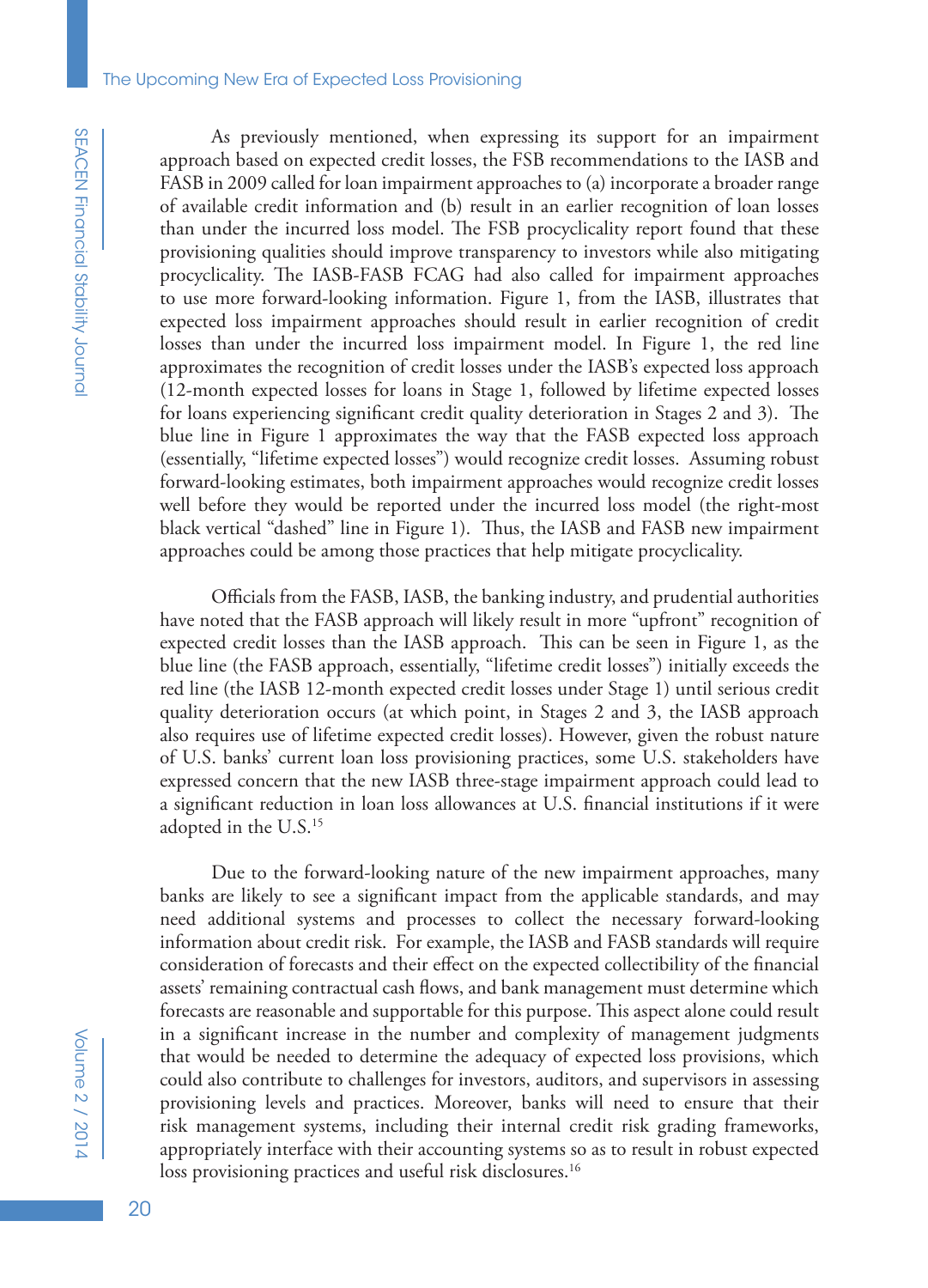The BCBS, through its Accounting Expert Group (formerly, the Accounting Task Force), has maintained extensive periodic dialogue with the IASB, FASB, the global banking industry and bank audit firms about the IASB and FASB expected loss approaches. In addition, the BCBS has carefully monitored the IASB and FASB proposals and provided technical comment letters to the boards. After the IASB and FASB final standards are published, the BCBS will consider issuing enhanced supervisory guidance that will address key issues associated with the standards and how supervisors can evaluate expected loss provisioning practices and encourage their banks to maintain sufficient levels of provisions, consistent with a robust expected credit loss impairment model.<sup>17</sup> In addition, the Federal Reserve Board and the other U.S. federal banking agencies have been providing comments to the FASB on its planned CECL impairment standard and are likely to issue supervisory guidance to enhance the provisioning practices of U.S. banking organizations once the final FASB standard is issued and effective.

The potential impacts of the new impairment standards will be important for leaders in Asia-Pacific region to carefully evaluate. Research has highlighted that after the Asian financial crisis, many countries in the Asia-Pacific region enhanced their loan loss provisioning requirements by adopting international standards and overlaying these with prudential rules and other requirements that sought to increase provisioning in good times in response to rising levels of credit risk. These requirements have also led to bank provisioning practices that have tended to be countercyclical in nature in many Asian jurisdictions, for example, in emerging Asia.18 Care must be taken by prudential authorities so that implementation of the new IASB expected loss provisioning standard will improve transparency while also building on progress in achieving important prudential objectives.<sup>19</sup> For example, under the new expected loss provisioning standards, prudential authorities will need to understand and address whether the following may be needed:

- Revisions to their current national provisioning matrices or other requirements that have contributed in the past to robust provisioning levels (e.g., improved consideration of qualitative factors and other forward-looking information affecting the collectability of loans);
- New guidance on the interrelationship between capital adequacy and expected loss provisioning (e.g., given the different time frames for loss coverage underlying expected losses for capital and financial reporting purposes);
- New guidance on appropriate internal controls, including internal audit and internal credit review procedures, and tests of controls to assess and strengthen banks' internal control systems associated with expected loss provisioning and related risk disclosures; and
- Enhancements to regulatory financial reports that banks provide to prudential authorities and macro-prudential analyses developed for offsite monitoring purposes.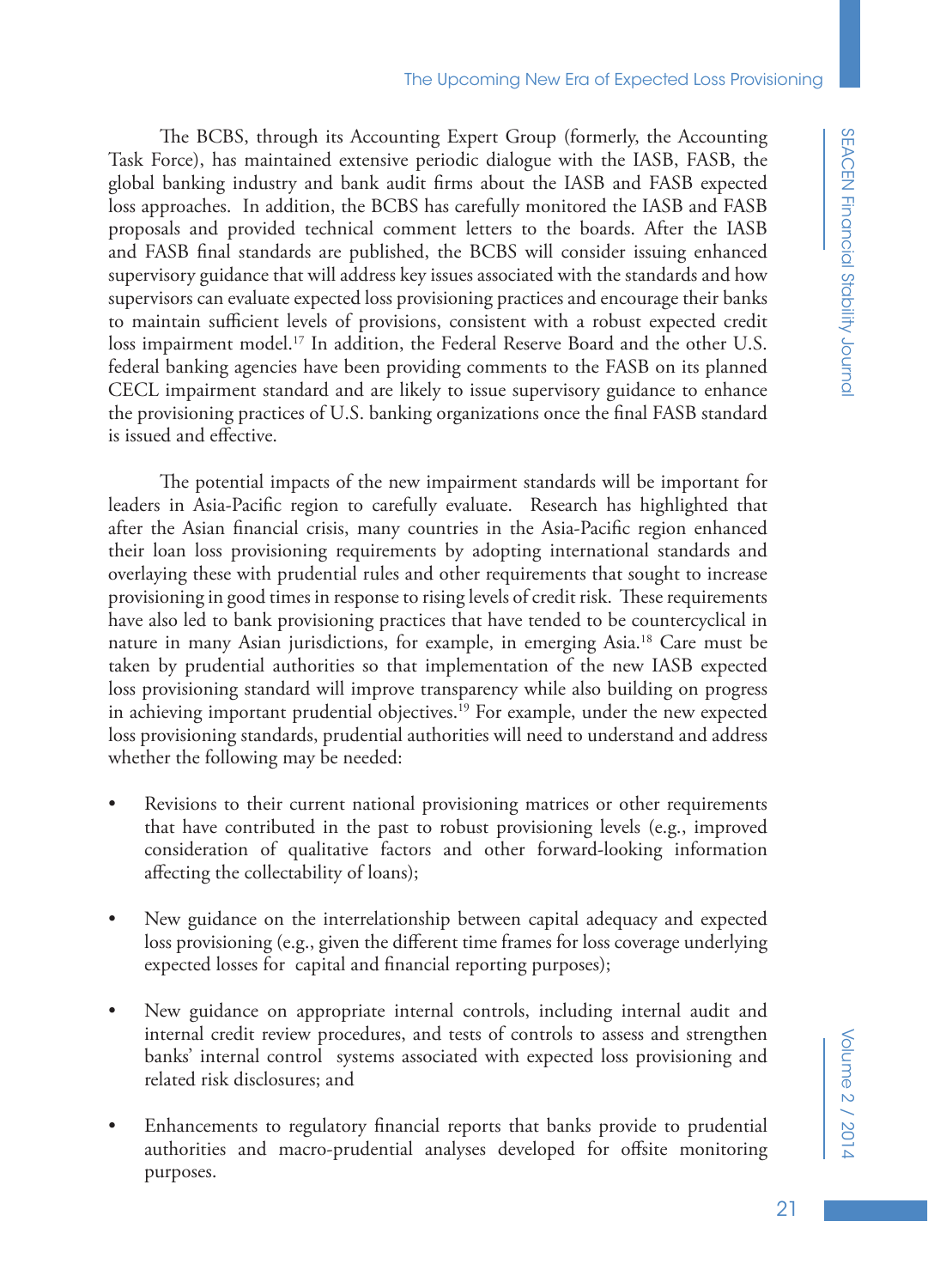As banks prepare to implement the new expected loss provisioning requirements and their auditors gear up to assess them, supervisors will also need to understand these developments and design new procedures to ensure that banks' new provisioning systems truly capture emerging risks.

The upcoming new era of expected loss provisioning will not guarantee a future free of financial crises. However, implementation of the new IASB and FASB impairment standards should improve transparency to investors and help banks' financial reporting of credit losses to better reflect the risks retained in their loan portfolios in ways that should mitigate procyclicality. Working with the banking industry and auditors, prudential authorities can have an important role in helping to secure the potential benefits of the new expected loss provisioning regime.

**\* Gerald A. Edwards, Jr.** has held important positions with both the U.S. Federal Reserve Board and the Financial Stability Board. He retired in 2013 with over 30 years experience from the U.S. Federal Reserve Board's Division of Banking Supervision & Regulation in Washington, DC, USA, where he most recently held the official position of Senior Adviser and had served earlier as Associate Director and Chief Accountant. Previously, from mid-2005 to end-2012, he served as Senior Advisor on Accounting and Auditing Policy with the Financial Stability Board (FSB, and its predecessor, the Financial Stability Forum), with a dual senior advisory role with the Basel Committee's Accounting Task Force, at the Bank for International Settlements (BIS) in Basel, Switzerland. He was heavily involved in the international efforts to address the global financial crisis and its aftermath and participated in the development of international policy recommendations to promote financial stability. He also co-chaired the Basel Committee's High Level Working Group on the G20 Accounting Recommendations from 2009 to 2012. He also served as the FSB's representative on the IASB-FASB Financial Crisis Advisory Group and on other key accounting and auditing advisory groups.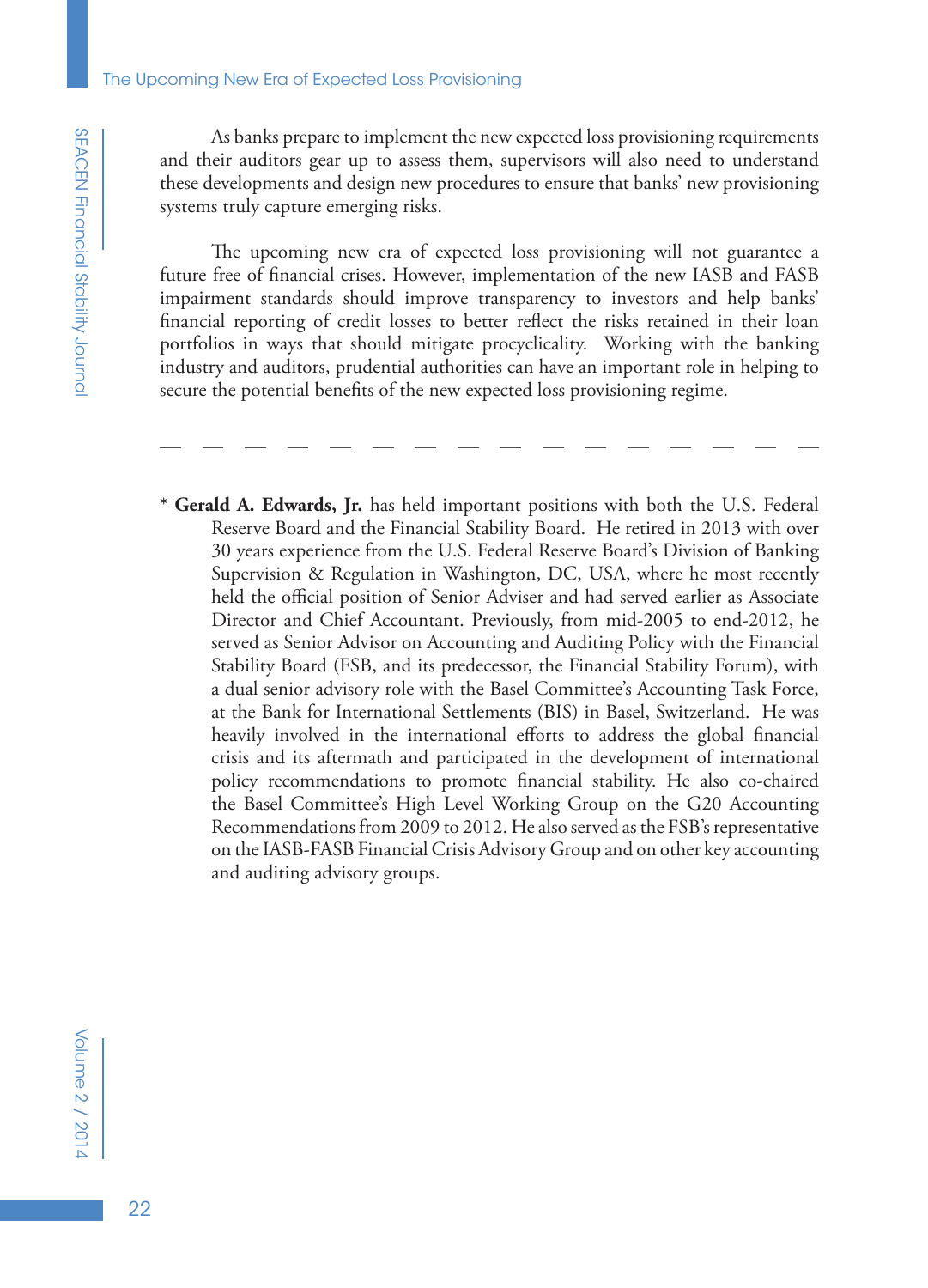### **Endnotes**

- 1. "Report of the Financial Stability Forum on Enhancing Market and Institutional Resilience," April 2008.
- 2. See www.financialstabilityboard.org/publications/r\_0904a.pdf.
- 3. G20 Leaders, "Declaration on Strengthening the Financial System London Summit, 2 April 2009."
- 4. G20 Leaders, "London Summit Leaders' Statement, 2 April 2009."
- 5. "Improving Financial Regulation, Report of the Financial Stability Board to G20 Leaders", September 2009.
- 6. The HLWG was active from 2009 to 2012 and was co-chaired by the chair of the BCBS Accounting Task Force and the author of this article.
- 7. "Guiding Principles for the Replacement of IAS 39," BCBS, August 2009. In a letter to the chairs of the IASB and FASB in December 2012, the BCBS updated these principles with respect to loan impairment and reiterated the BCBS' support for use of a converged approach to impairment based on expected losses.
- 8. IASB Snapshot: "Financial Instruments: Expected Credit Losses," (Exposure Draft), March 2013.
- 9. These stages were previously referred to as "buckets" in some earlier summaries of the IASB expected loss impairment approach, leading some to refer to the IASB approach as the three-bucket impairment model.
- 10. This requirement for significant credit risk deterioration before a loan can be reported under Stage 2 is sometimes referred to as the "transfer criteria" to move from Stage 1 (12-month expected credit losses) to Stage 2 (lifetime expected credit losses).
- 11. FASB in Focus: "Proposed Accounting Standards Update *Financial Instruments* – *Credit Losses (Subtopic 825-15)", 20 December 2012.*
- 12. In contrast, the IASB does not believe that the FASB's proposed approach to recognizing lifetime expected credit losses on loans faithfully represents economic expected credit losses. The IASB believes that the FASB's approach results in: (a) the double-counting of expected credit losses that are priced into a loan; (b) a loss of information about the changes in credit quality (i.e., it may not be apparent whether losses recognized represent an economic loss, or will be compensated by